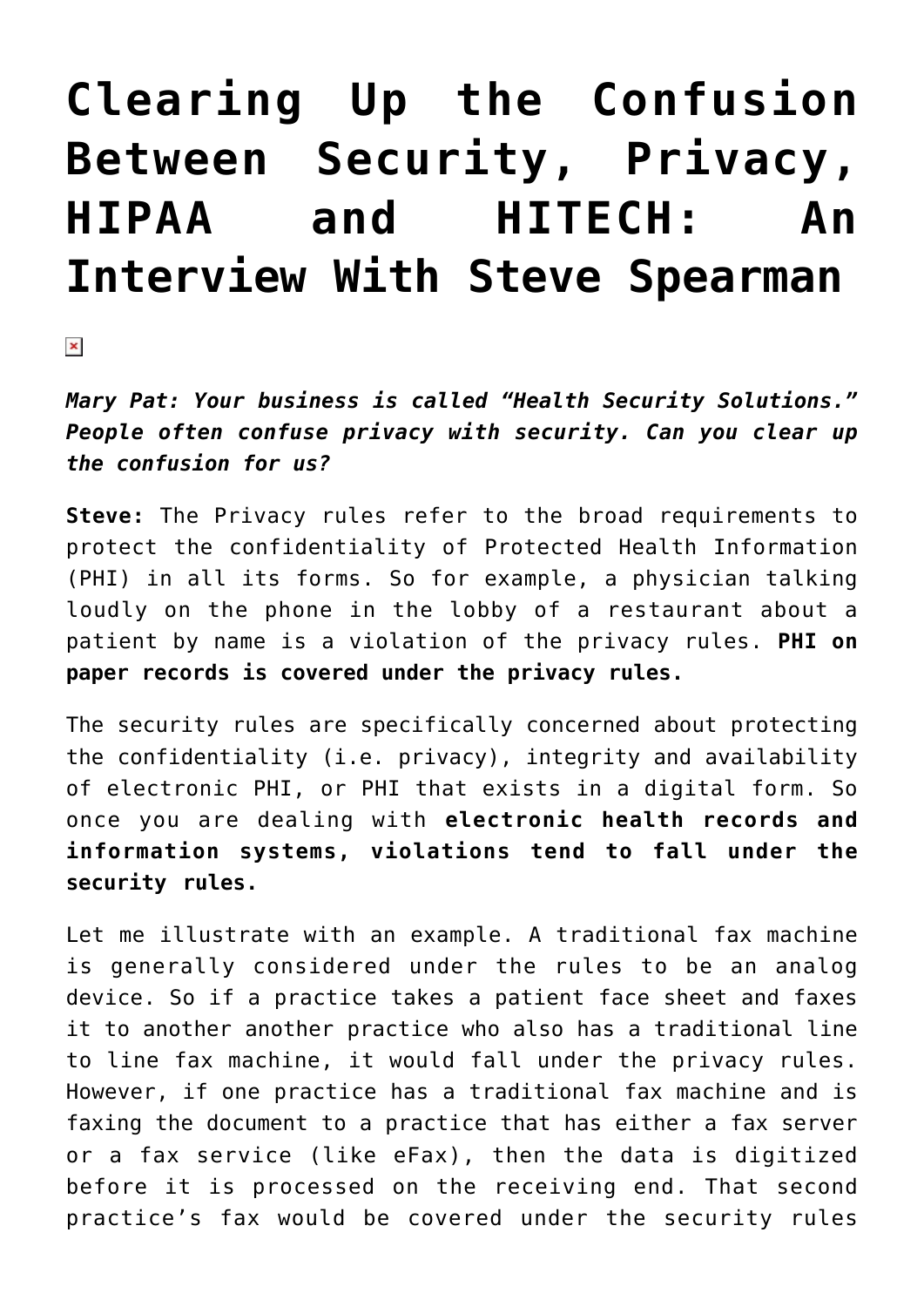because the data is digitized.

### *Mary Pat: Okay, that helps a lot. The difference between HITECH and HIPAA can also be confusing – can you clarify?*

**Steve:** That's a great question. **HIPAA** defines the rules related to the privacy and security of patient health information and has been around since 1996 with periodic updates since then.

**HITECH** is a subsection of the American Recovery and Reinvestment Act (ARRA) legislation that provided incentives to physicians and hospitals to "meaningfully" adopt EHR solutions. But the act also contained elements related to the security of ePHI. Specifically, it clarified and strengthened the law as it pertains to business associates. Prior to HITECH, the liability of Business Associates (BAs) was mostly limited to breach of contract under the terms laid out in a business associates agreement. HITECH clarified that Business Associates were required to comply with all the HIPAA requirements and dramatically strengthened enforcement by specifying that the increased fine levels, up to \$1.5M, applied to BAs as well as covered entities. Probably the most significant security related provision of the HITECH Act was the Breach Notification requirement. Under that requirement, covered entities and business associates are required to report to DHHS any unauthorized breach of PHI unless the data was secured through encryption.

As you may have heard, the Omnibus HIPAA regulations were just published and will go into effect in a couple of months. One of the objectives of the rules is to consolidate the HITECH security related provisions under the HIPAA umbrella. So when the laws take effect, those security provisions that were a part of HITECH will be covered under the HIPAA mandates.

*Mary Pat: Many practices are overwhelmed with trying to meet all the federal program mandates and keep up with all the*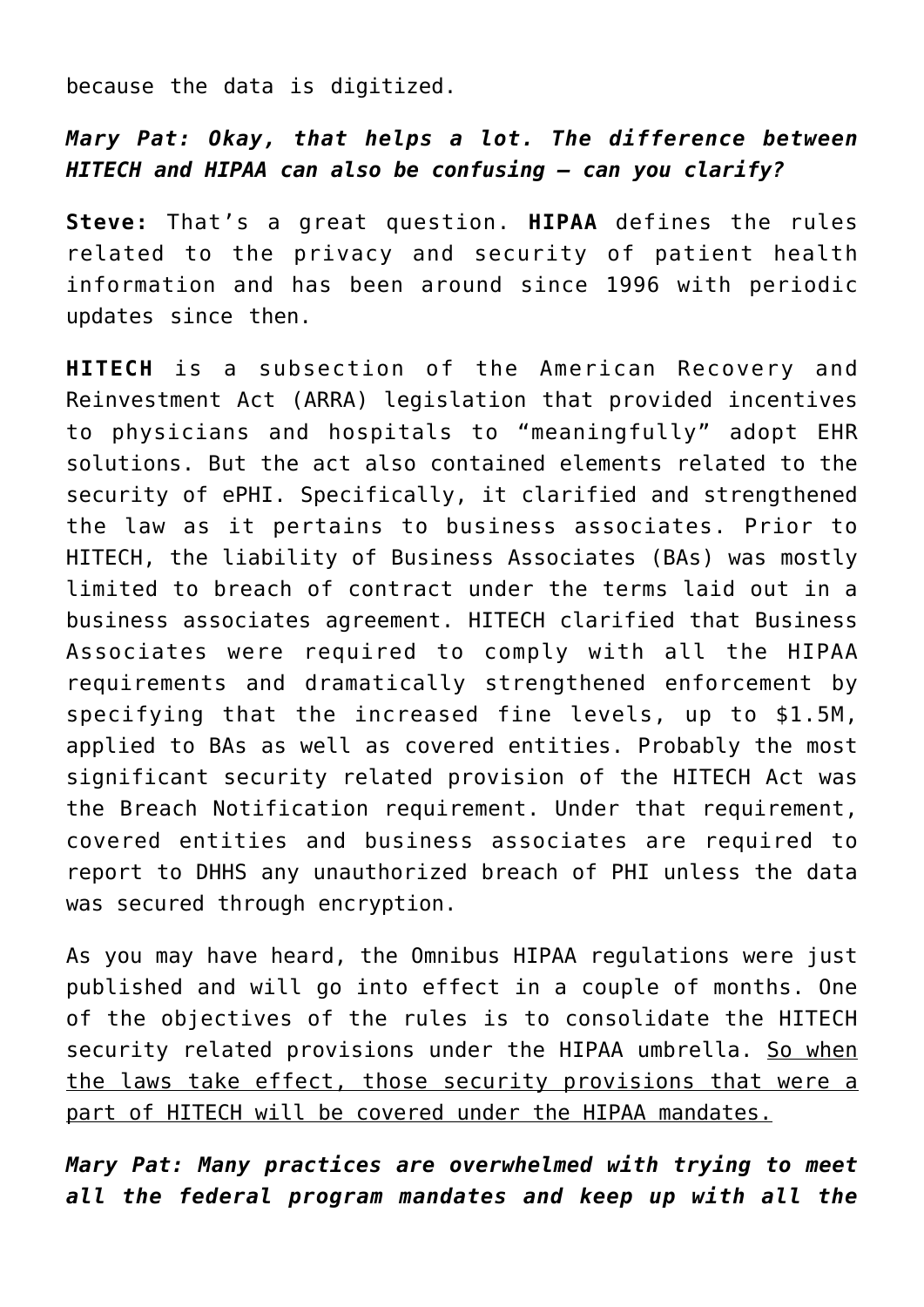*other changes. What are two things that all practices should be doing right now to become compliant with the law and protect their practices?*

**Steve:** I am tempted to give an overly long answer to this question. But I'll try to keep it simple. **One, the practices need to have the required set of security and privacy policies in place.** Most practices have some or many privacy policies in place but, based on my experience, are missing the security policies. For example, every practice has to have the following policies and procedures:

- a sanction policy
- a named security officer,
- an information system activity review an audit procedure, and many more.

A good set of template policies can set you well on your way towards compliance. *(If you contact me, I am happy to talk to anyone about places they can go to get security policies including a set of free policies that I have recently reviewed)*. Any covered entity with a breach of ePHI that is found to have been willfully neglectful will face heavy fines (as high as \$1.5M). Policies and procedures are a first good step to avoid the willful neglect designation.

**Two, at the risk of sounding self-serving, they need to protect the ePHI that they are creating, transmitting or storing.** And a risk analysis is the first step to that process. It is also the first and a required HIPAA Security safeguard. For most clinics, there tends to be a fairly predictable set of vulnerabilities that they need to address but every practice is different and the risk analysis helps you get to the bottom of these.

# *Mary Pat: Do small practices have less to worry about as far as security than large practices?*

**Steve:** They don't have less to worry from a compliance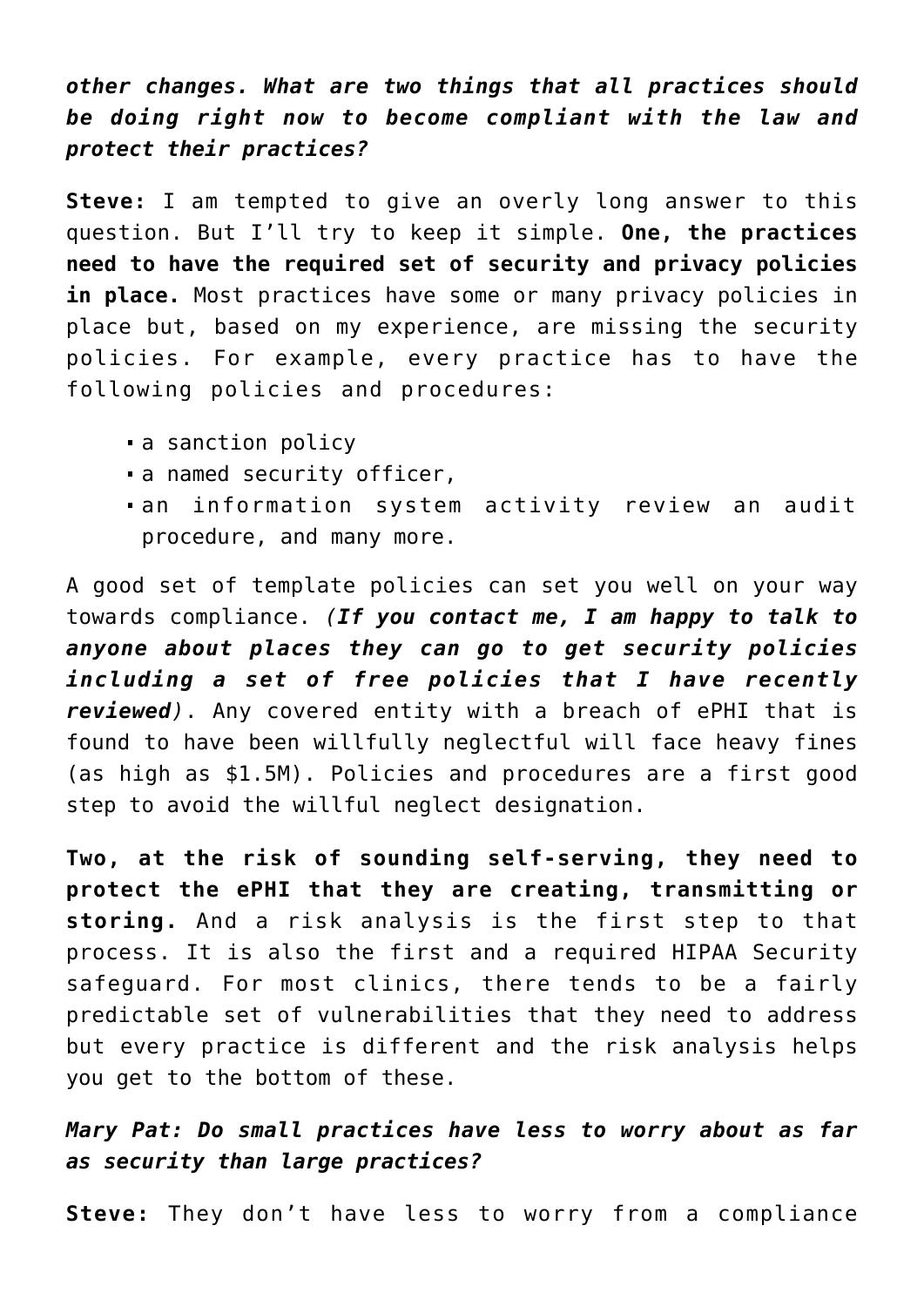standpoint. They have to abide by the HIPAA rules to the same degree as large practices. However, there are elements within the rules that allow for latitude based on the resources and complexity of organizations. So I might advise an 18-physician orthopedic practice that they need to implement a security measure that I would not advise a smaller practice to implement. In a smaller practice setting, for example, all the employees know each other. So if some unknown person is attempting to get into the data closet, someone will notice and stop them. Although the data closet should be locked in most practices of any size, in a large practice or enterprise it should be alarmed and monitored as well. Although larger practices tend to have more resources at their disposal, in many ways it is easier to get a small clinic into compliance.

# *Mary Pat: Does using a cloud-based practice management or electronic medical record system alleviate security requirements, or does it make the security requirements more stringent?*

This is a controversial opinion but, on net, I think that cloud-based, hosted and Software as a Service (SaaS) solutions make compliance easier. I have two main reasons for that assertion. I believe that a large breach involving multiple records is less likely. The physical security of the server is invariably much, much better with hosted solutions. These solutions are often deployed in SSAE 16 certified data centers which require extremely rigorous security practices. In addition, they are frequently deployed using either a virtual environment or terminal services which means that data is not being stored or cached on the desktop or laptops. **Remember, about 80% of the reported breaches involve stolen laptops and other "client" devices**. Another benefit of SaaS solutions is that they often do much of the heavy lifting related to contingency planning and data backup.

There are some negative trade-offs. Many service agreements with SaaS providers are wholly inadequate. The contract with a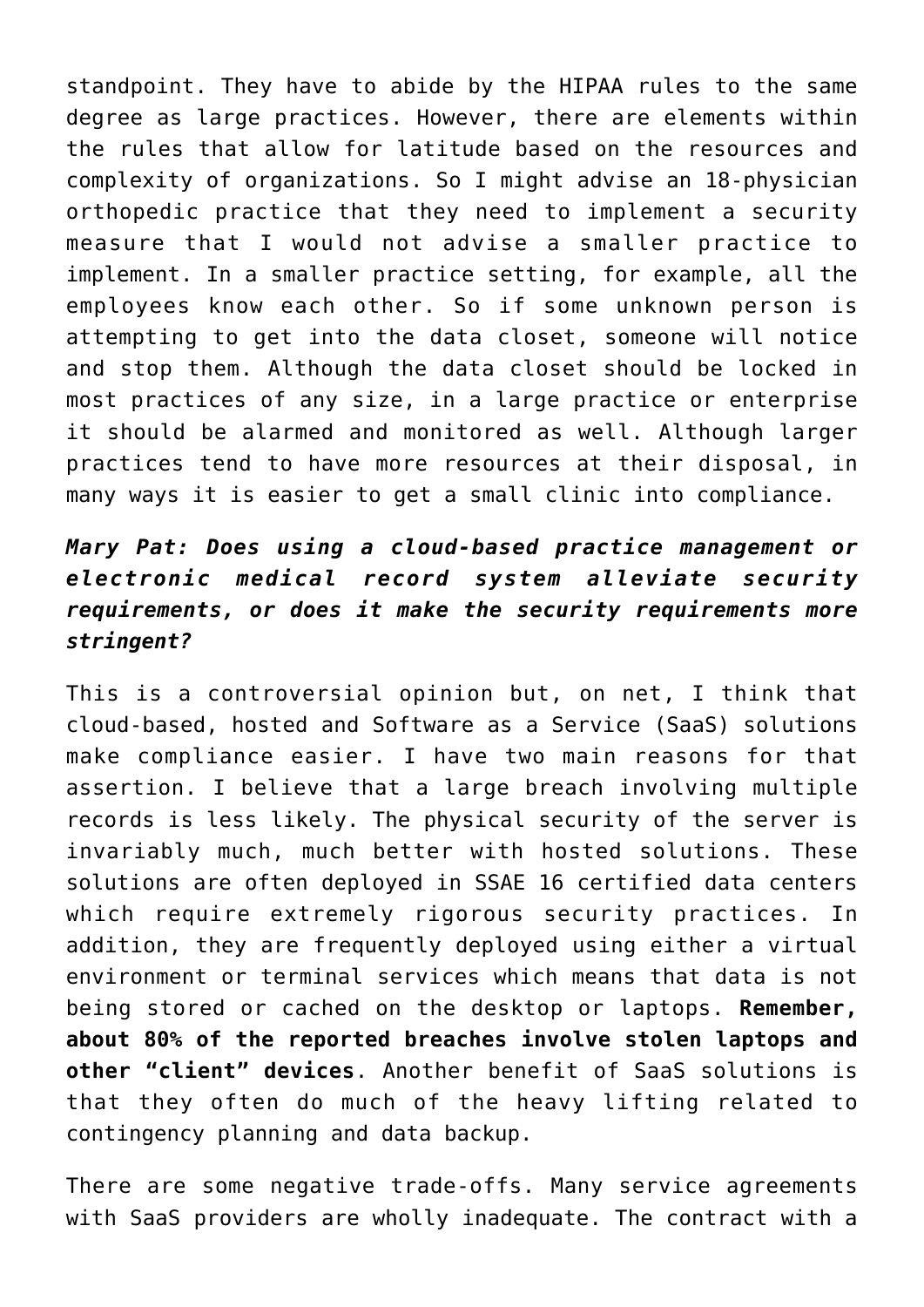service provider should state clearly that the covered entity owns the data. They should also document a procedure to provide at zero or very minimal cost an exact copy of the ePHI owned by the covered entity in the event that the service provider goes bankrupt or the provider just wants to cancel its contract. The procedure for this transfer of data needs to be spelled out in the service agreement and/or in the practice's contingency plan. And, ideally, it needs to be tested periodically. In addition, I have a concern that many solution providers are unaware that they are bound by all the HIPAA regulations and don't take sufficient precautions in safeguarding their data. Some solution providers do better than others. Another concern, that is becoming less and less true over time, is that access to the record is dependent on a persistent internet connection. Since protecting the "availability" of ePHI is one of the goals of the regulations, dependence on an internet connection makes a compromise in this area a bit more likely. Contingency plans need to address this concern and a redundant connection should be a part of that.

I would finish by pointing out that solution providers can "scale" and can not only afford but have the incentives to invest in security infrastructure and expertise. A hosting provider can afford to hire someone with a Masters in Information Security or with the CISSP certification while the typical practice cannot. Although HIPAA has many components and I have concerns about hosted solutions, the event that will land a provider in the news is a breach involving 100's of records and, based on my experience, this is less likely to happen with a service provider.

# *Mary Pat: Are HIPAA violations more likely to happen with larger practices, or are larger practices more likely to selfreport?*

**Steve:** I honestly don't have a good bead on that. If by "HIPAA violations", you mean unauthorized disclosure of PHI, then I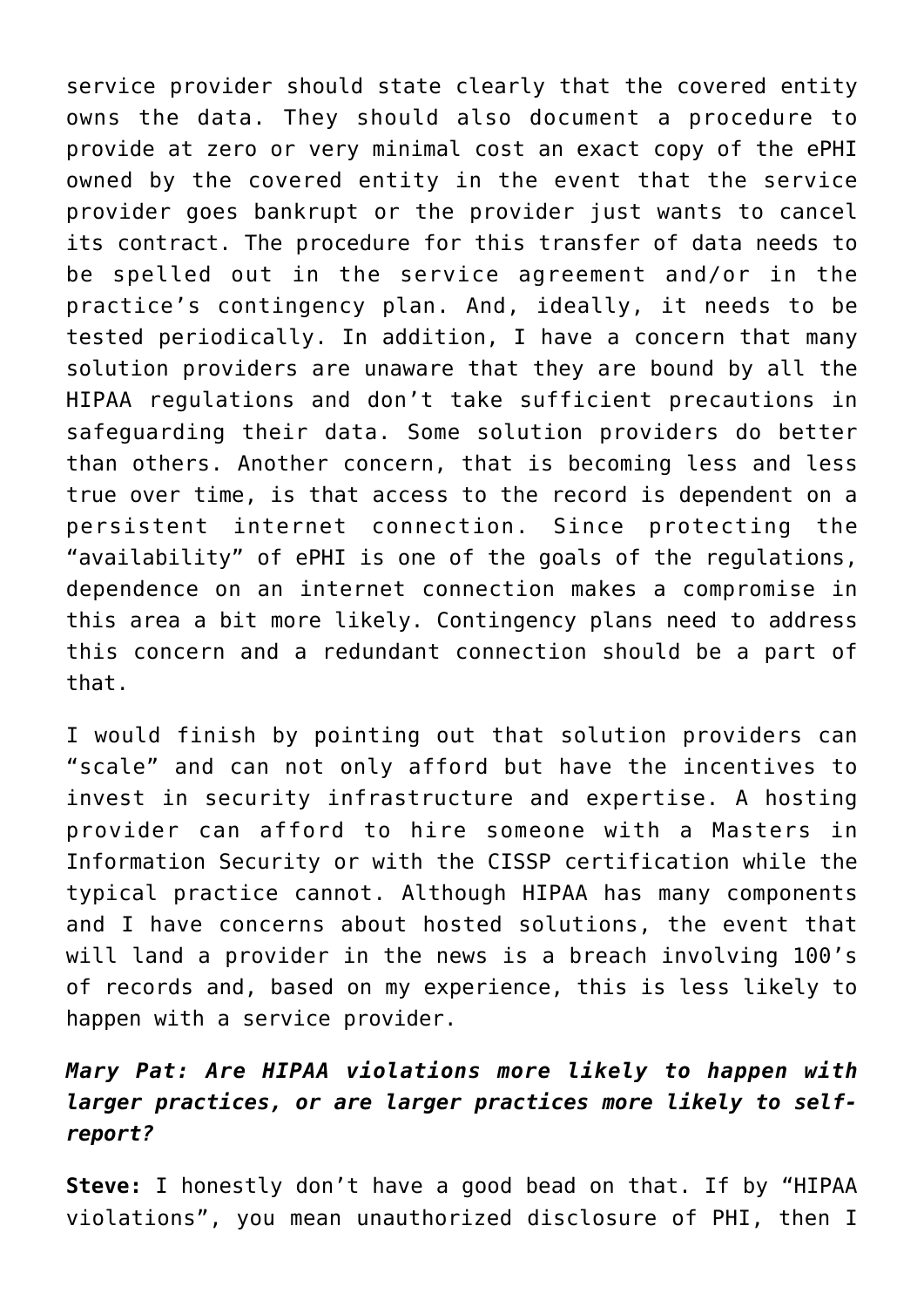would guess it mimics pretty well the demographics. In other words, the percentage of violations in large practices roughly approximates the percentage of physicians in large practices. Larger practices seem to do a better job at having incident reporting and response procedures in place and, if this is true, they would be more likely to self-report. But I'm just guessing.

# *Mary Pat: What importance does the new HIPAA Omnibus Rule have for medical practices?*

**Steve:** I partially covered this in my earlier response. The most significant change is to the breach notification rules. The new rules replace the "no harm" standard with a "probability that data was compromised" standard. The "no harm" standard does not require improper disclosure of protected health information (PHI) to be reported as a "breach" unless "significant risk of financial, reputational, or other harm to the individual" whose data was exposed. This regulation was overturned for being too subjective. According to the new standard, an improper disclosure does not need to be treated as a breach if the covered entity can demonstrate "that there is a low probability that the PHI in question has been compromised." I am not sure how much less subjective that is but I think it will make the need to report a breach more likely.

I have written a pretty extensive summary of the new laws on my blog in a three-part series. **[Part One is here.](http://www.healthsecuritysolutions.com/2013/02/hipaa-omnibus-rule-a-comprehensive-look-at-its-provisions-and-what-it-means-for-providers/)**

# *Mary Pat: Can you explain what BYOD means and why it is a security concern in healthcare?*

**Steve:** BYOD stands for Bring Your Own Device. It essentially describes the use of personally owned devices such as iPhones, iPads, Android phones and tablets. Enterprises are reluctant to buy these devices for all employees due to cost. However, their use has potential benefits for organizations but also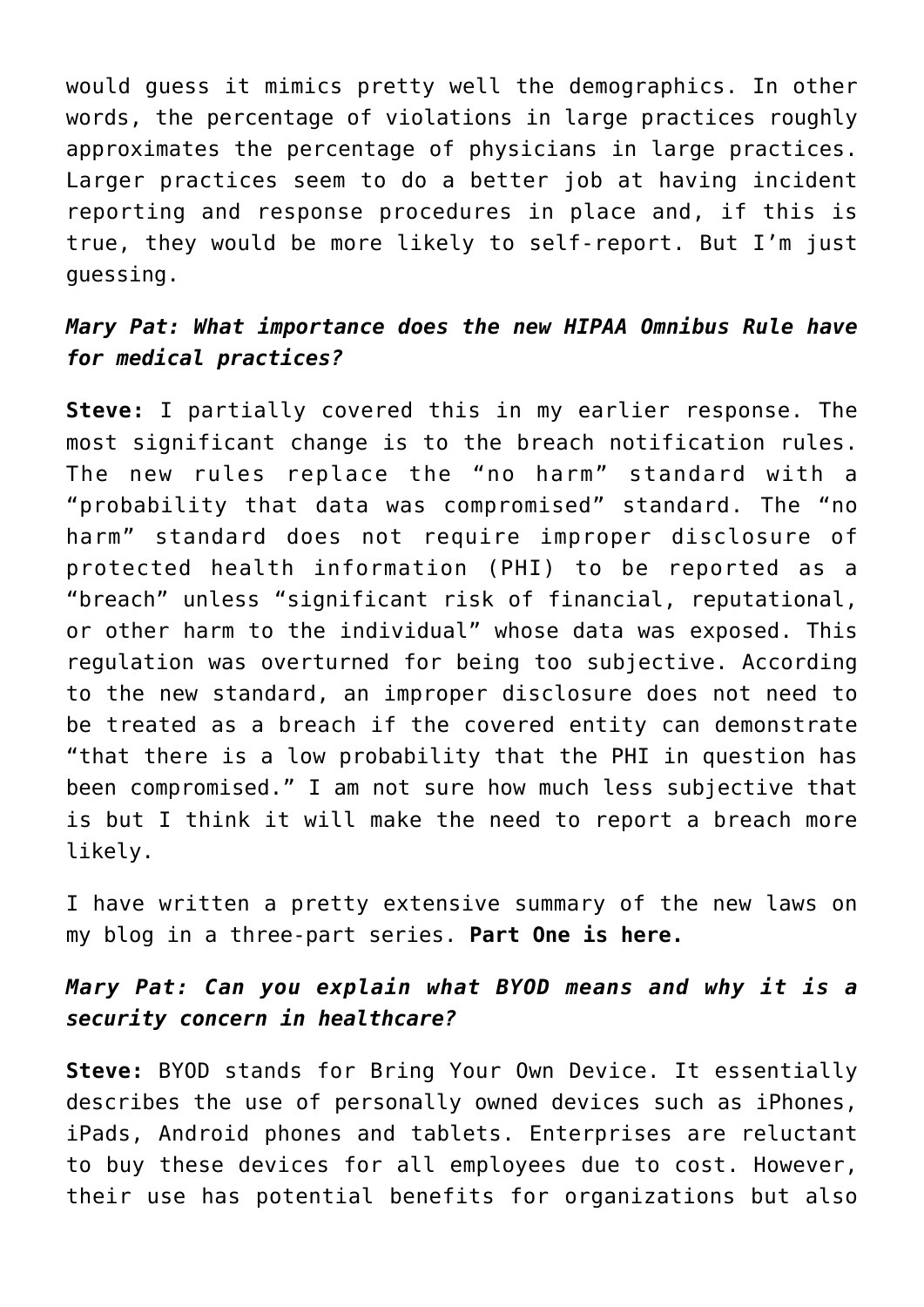presents some security concerns. The class of devices normally associated with BYOD is mobile devices which are generally a higher security concern due to the risk of theft or loss. However, that risk is increased with personally owned devices because organizations don't have the "control of ownership." If I am your employer and I hand you your own laptop, you won't think twice if I tell you, "here are the rules about what you can and can't do with that laptop." That ability to make rules, manage behavior and apply technical controls is much easier and clearer when an organization owns a device. It's harder if you don't. However, regardless of who owns a device, that control is essential! The only way BYOD can work from a security standpoint is if management can dictate the rules and controls for the use of personally owned devices. So a physician who wants to use his own iPad should be required to abide by all the policies of the organization such as limiting what applications can be installed, requiring a good complex password, enabling encryption, enabling auto-wipe in the event of multiple unsuccessful logon attempts, etc. There is a type of software called Mobile Device Management that can help enterprises with this effort. In the case of iOS devices, Apple has published some great resources to help companies with this effort which can be found **[here.](http://www.apple.com/iphone/business/it-center/)**

# *Mary Pat: I see that you offer [free security tools](http://www.healthsecuritysolutions.com/free-security-tools/) on your website – what are they?*

**Steve:** They are a hodge-podge of various tools and resources that I have gathered or developed that I have found to be particularly useful. My favorites are the security posters. (*In fact, for the first five readers of this interview that [fill out the contact form on my site here](http://www.healthsecuritysolutions.com/about-us/contact-us/)[,](http://www.healthsecuritysolutions.com/about-us/contact-us/) I will send full color, 11×17 versions of the "Seriously" and "Bad Links" posters in the mail for free!*) We have some new posters in development which we will be releasing soon. Although not in the free tools section of the website, I have gotten a lot of positive feedback on the Ten Steps to HIPAA compliance, which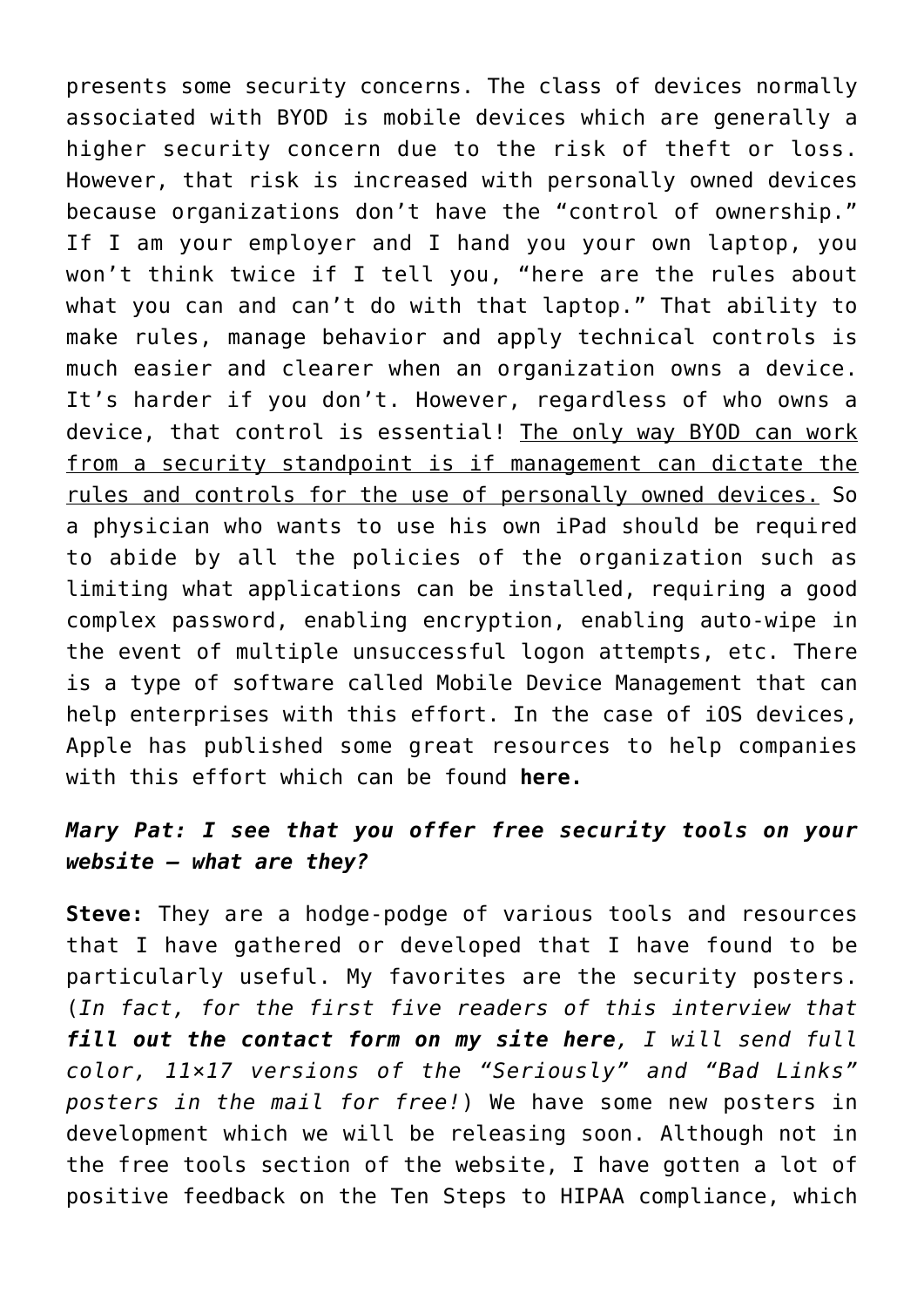goes along with one of my most popular presentations. I also really like the free tools from Sophos.

#### *Mary Pat: What question(s) do you wish I had asked?*

**Steve:** I have always wanted to be asked, "Why are you so devilishly handsome?" But it has yet to occur.

How about this question: Should practices outsource their meaningful use risk analysis or do it themselves?

My answer is multi-faceted. If the following two things are true, then it may make sense for a practice to do their own risk analysis. 1) You have access to some IT resources with at least some expertise in IT security and HIPAA. 2) Your objective is just to be able to attest in good faith to meaningful use and the actual security of your information systems is not really a big concern. I might advise a client where those two conditions are met to do their own risk analysis. Let me elaborate on them a bit. Many clinics outsource their IT to outside vendors. Occasionally those vendors are willing to make a meaningful commitment to understanding the risk analysis process as defined by NIST SP 800-30 and to understanding the HIPAA requirements. This is very unusual but not unheard of. In most cases though, IT vendors will readily acknowledge that they do not understand the requirements and are not comfortable being called on to fulfill them. In fact, one of the biggest sources for me of customers are these IT vendors that do not wish to take on the liability associated with HIPAA. Unfortunately, many practices assume that their IT vendor is meeting its HIPAA obligations. This is both unwise and unfair. If this is a practitioner's expectation, then get it in writing. Adjust your service level agreement to reflect this fact. For most IT vendors though, they are going to charge the customer anyway for their compliance and training efforts.

In some cases, larger practices may have these resources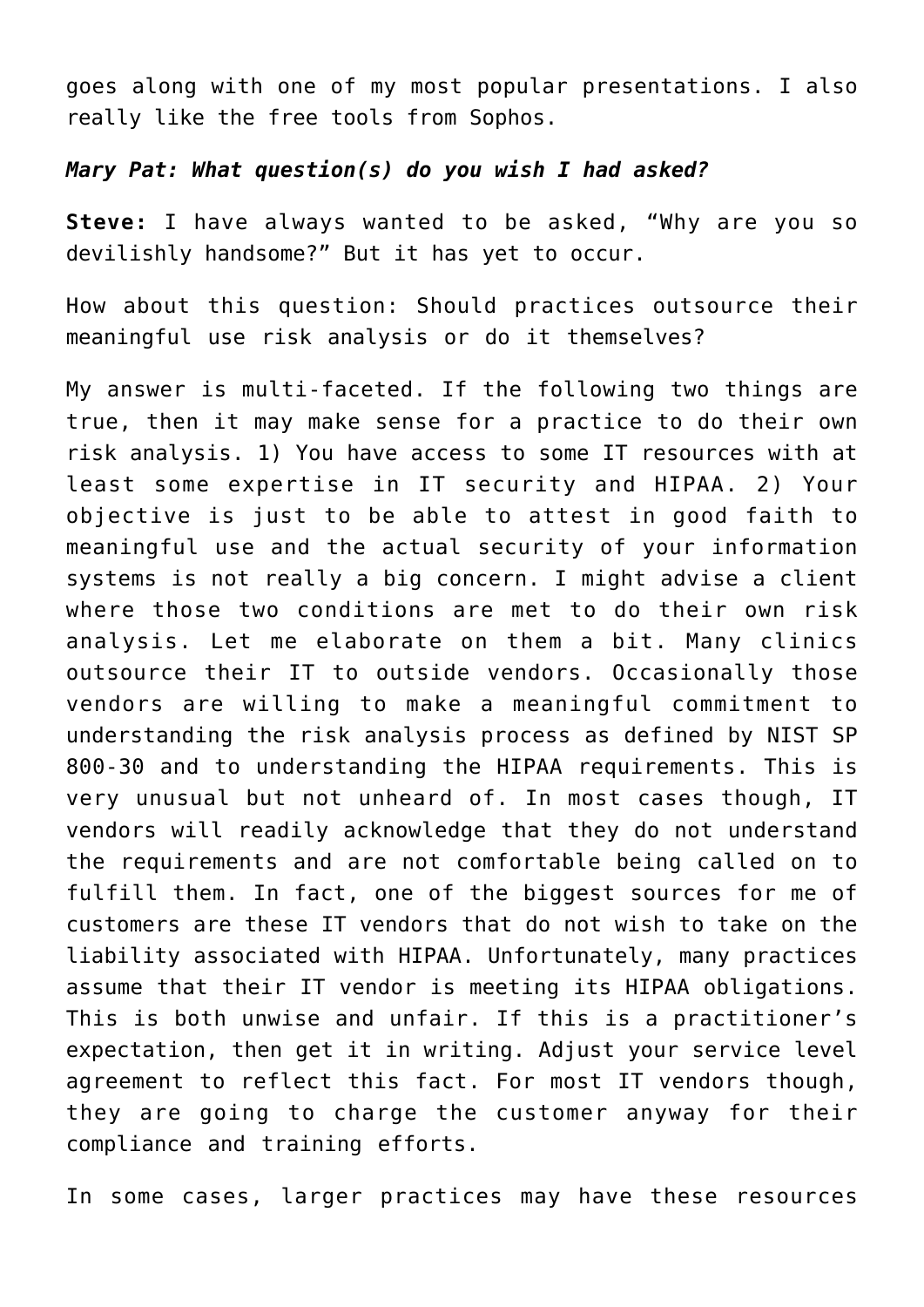internally. The practice might have its own IT staff and someone could be assigned to the role of HIPAA security compliance and could be given the responsibility and resources to know and understand what needs to be done and to doing it. Large practices are the ones in which I am most likely to encourage an internally conducted risk analysis.

The point of #2 reflects the reality that many practices just want to be able to do enough to show a good faith effort that will allow them to receive their meaningful use check. Go through the process and assembling documentation to prove that a provider has conducted a risk analysis is not quite as hard as actually securing ePHI. I have conducted a half a dozen risk analysis for clients where I was doing a review or follow-up of a previous risk analysis. In every case, I was able to uncover medium to severe security risks that needed to be mitigated.

Even the Office of the National Coordinator, although clearly disclaiming that a risk analysis must be outsourced, encourages the risk analysis to be conducted by third parties. In its Guide to the Privacy and Security of HIT they state (p.17):

*Select a qualified professional to assist you with the security risk analysis. Your security risk analysis must be done well or you will lack the information necessary to effectively protect patient information. Note that doing the analysis in-house may require an upfront investment developing a staff member's knowledge of HIPAA and electronic information security issues. Use this opportunity to have your staff learn as much as possible about health information security.*

*You however, can conduct the risk analysis yourself. Just as you contract with professionals for accounting, taxes, and legal counsel, so, too, outsourcing the security risk analysis function can make sense….If you need to, outsource*